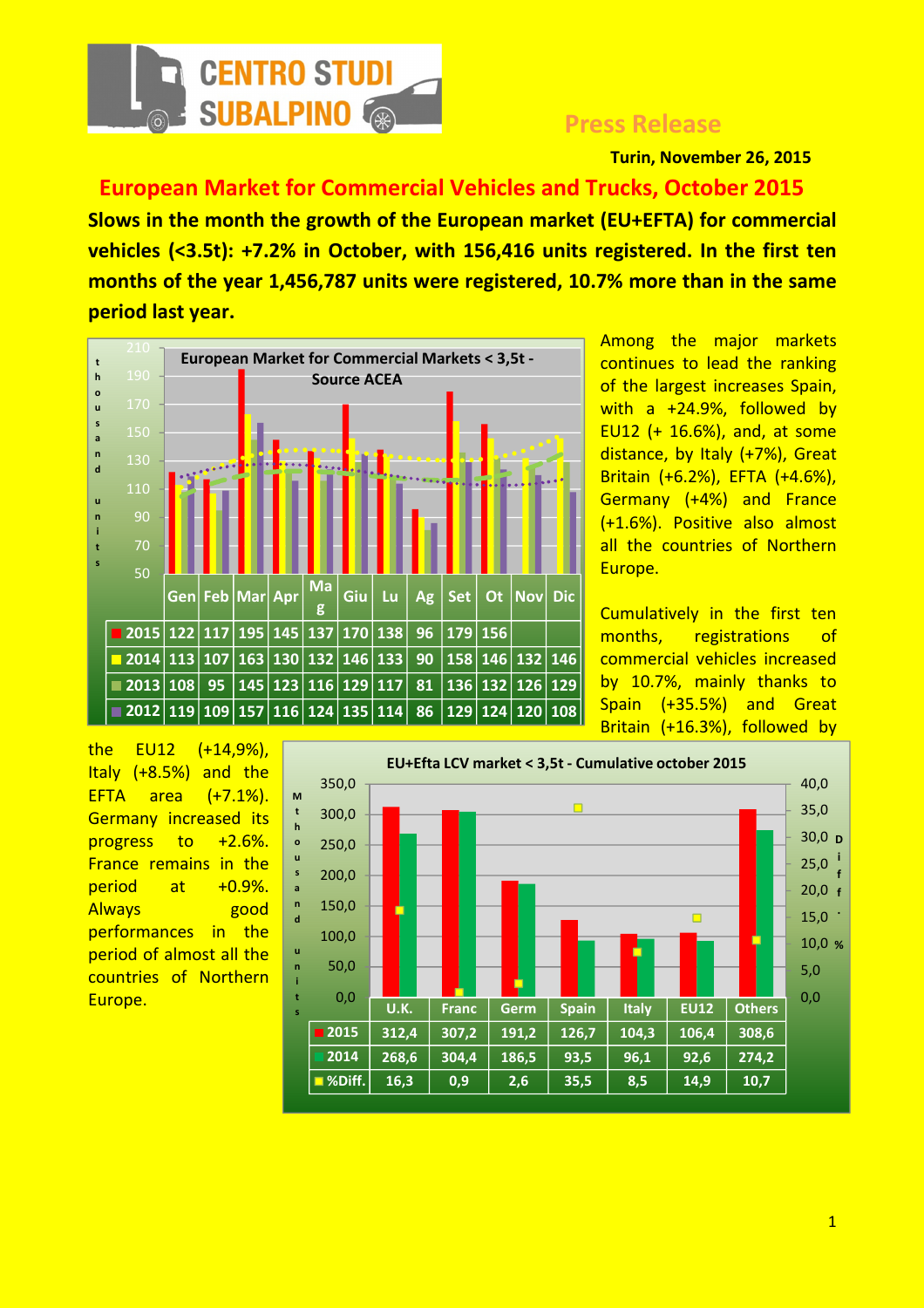It also slows the growth of the trucks market > 3.5 t, increased in October by only 2.7%, with 35,645 units. The comparison is however with the particularly high volumes reached in October last year.



Unlike the previous months the increase in the month is mainly due to France (+22.7%) and EU12 (+21.5%), [with particularly large increases in Latvia (+110.2%), Lithuania (+49.4%), Romania (+37.8%), Poland (+27.5%), and the Czech Republic (+14.1%)] followed at some distance by Germany (+14.6%), Spain (+13.1%) and Italy (+13%). Negative result in Great Britain (-34.2%), (for which however the comparison with the previous year is affected by the exploit of that country in

October 2014), and of the EFTA area (-9.6%). Good increase in most markets of Northern Europe.

Cumulatively in the first ten months the increase over last year decreased to 14.1%, and remains high especially for the excellent performances of Spain, increased in the period by 42.9%, and the Netherlands (+42.2%), followed by the EU12 with an increase of 25.1% on last year, [especially thanks to Romania (+45.3%), Poland (+26%), Slovenia (+22.6%), Slovakia (+21.8%), Hungary (+16%) and Czech Republic (+ 14.8%], and Italy with



+21%. The UK, despite heavy losses in the month, shows a good volume increase at +17.3%. France gained 10.3%, and Germany, even if improving compared to previous month, gained only 2.9%. Loses the Efta area (-4.8%).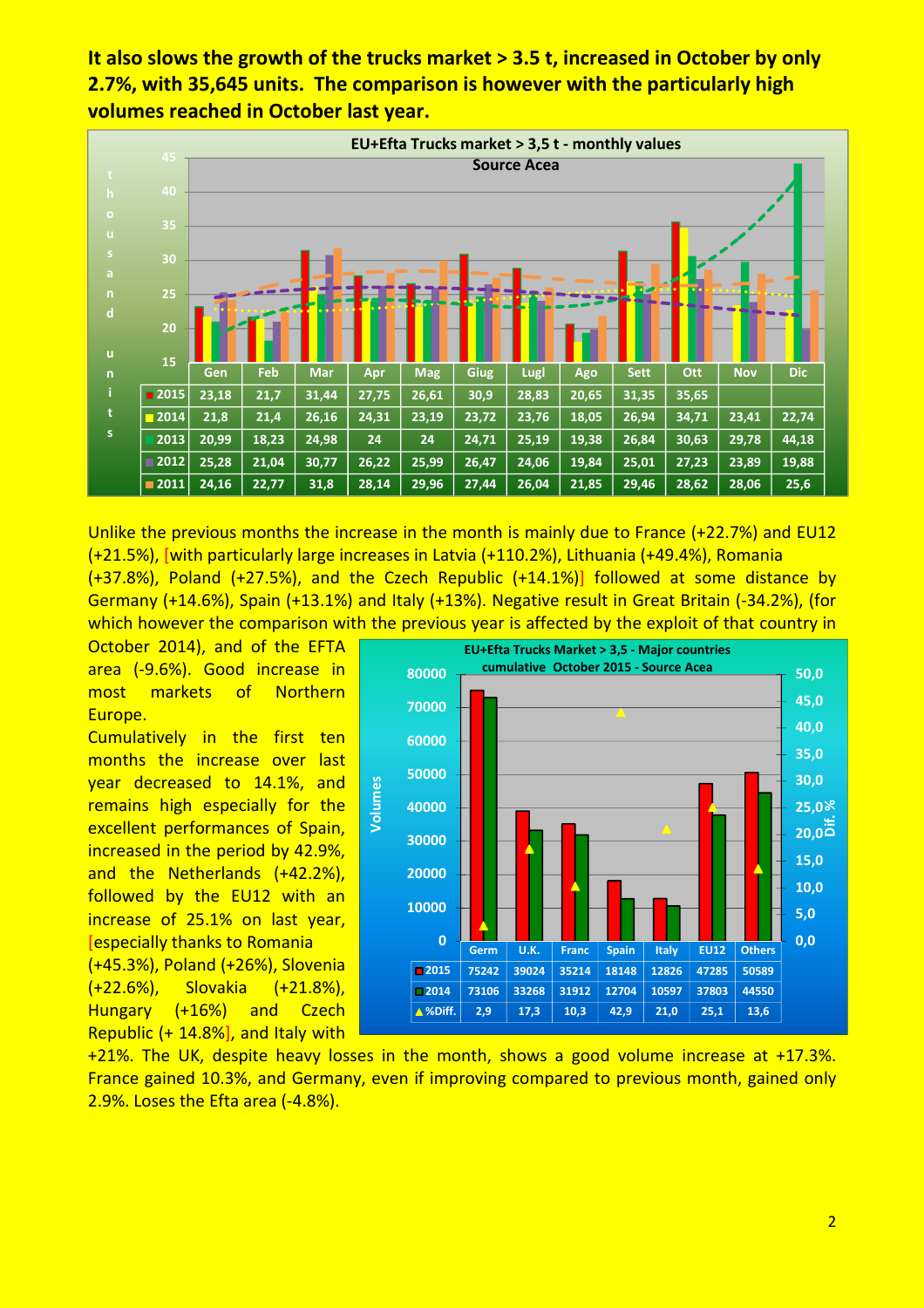A little better the trend of demand in the field of heavies (>16t): increase of 5.1% in the month, with 28,850 units registered,



due in particular to the increase in France and the EU12 (both at +24.2%) followed by Italy (+20.3%) and, at some distance, by Spain (+14.1%), and Germany (+12.3%). Decrease significantly registrations in Great Britain (-29.6%), for which the comparison is made, however, with the extremely positive October of last year. The Efta area loses 11%. On the contrary increase almost all the

## countries of Northern Europe.

Cumulatively in the first ten months of the year the EU+EFTA market rose by 17.6% with 222,591 units registered, and with the progress linked to the increased demand in Spain (45.1%) followed by EU12 (+28.6%), [the latter especially for the good results in Romania (+48.8%), Poland

(+30.7%), Slovakia (+27.3%), Slovenia (+23.7%), Hungary (+17.3%) and Czech Republic (15.8%)], Italy (+25.9%) and Great Britain (+25.1%). Germany ended the period with a modest +4.5%. France continues to rise more vigorously (+12.8%). The Efta area closed the period with a -5.9%. To be noted in this area the excellent recovery of the Netherlands (+44.2%) and Denmark (+34.7%). Also positive sales results of the Northern European countries, exclusion made only of Sweden which loses 0.1%.



Looking at the economic developments, Eurostat has just released figures for GDP in the major eurozone countries that show a general decrease in the production of income in the 3rd quarter. The World Economic Outlook of October had also confirmed a growth forecast for the eurozone in 2015 of 1.5%, identical to that advanced in April and had adjusted downward, to 1.6%, the forecast for 2016. A modest recovery, therefore, due in particular to "weaker" German growth, while pushing are Madrid and Dublin. Thus, as regards the commercial vehicles and lorries, with economic data slowly